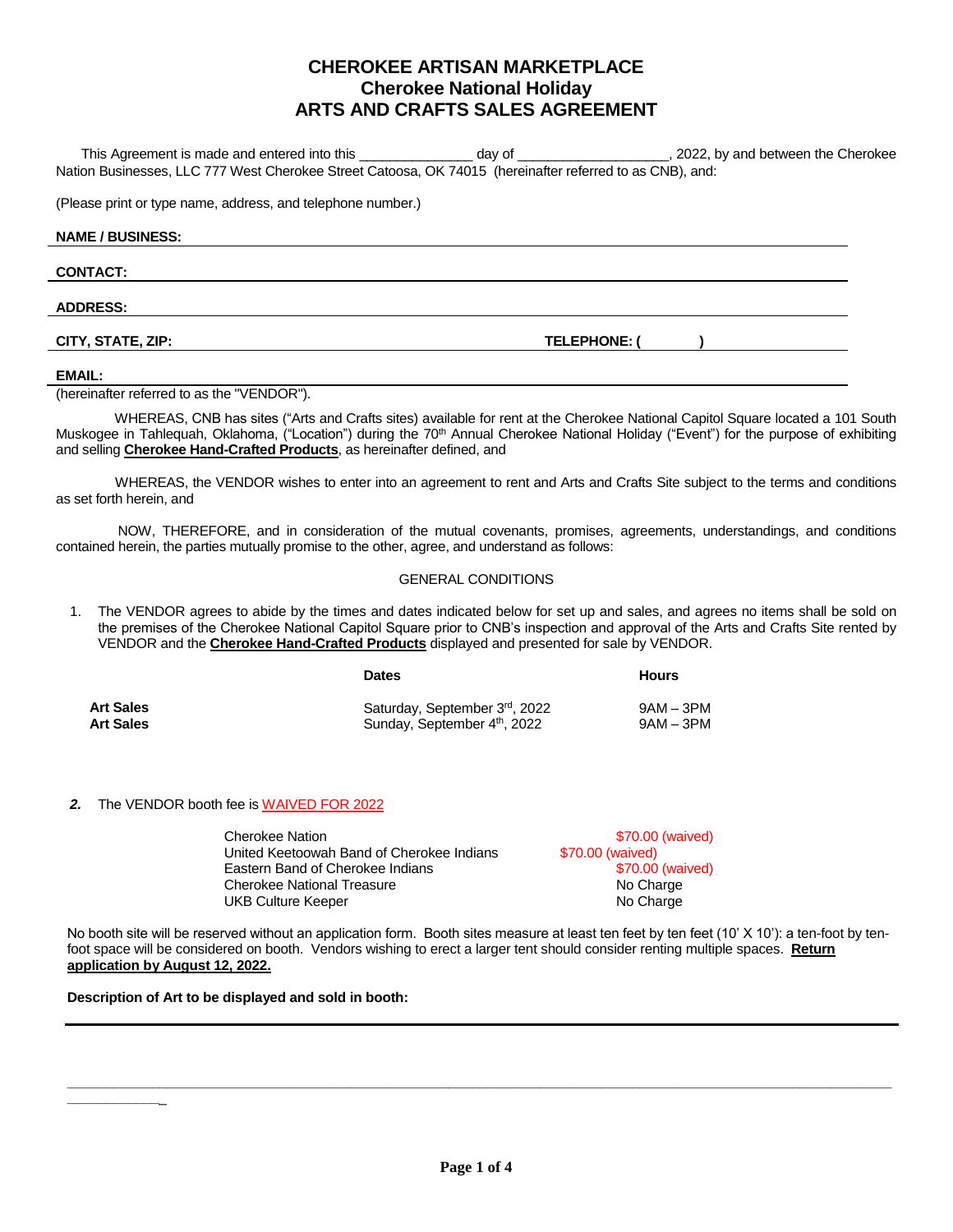3. The VENDOR shall return to CNB, the signed original of this Agreement to the following address:

Cherokee Nation Businesses, LLC Attention: Cherokee National Holiday Holiday Arts and Crafts Sales Agreement 777 W. Cherokee Street Catoosa, OK 74015

- **4.** VENDOR shall use only the site(s) assigned by CNB and shall not change or trade sites once sites are assigned. **No site shall be occupied until VENDOR has been checked in by a CNB representative.**
- 5. VENDOR hereby agrees to enter into a separate agreement for any other booth site at any location other than that specified in this Agreement.
- 6. VENDOR hereby certifies that all items for sale will be *CHEROKEE HAND-CRAFTED PRODUCT*. VENDOR shall not offer for sale any items which are mass-produced or commercially crafted. *CHEROKEE HAND-CRAFTED PRODUCT* shall be defined as an original item of craft of artwork created by a member of a federally recognized Cherokee Tribe.
- 7. VENDOR shall not offer for sale any items bearing the following: a) the 70<sup>th</sup> Annual Cherokee National Holiday Logo; or b) any other items representative of the 70<sup>th</sup> Annual Cherokee National Holiday theme, without prior written approval of CNB.

VENDOR shall not sell any guns, knives, or other weapons, whether toy or real; nor any live animals; or conduct any game of chance. Political booths are prohibited. Any activities conducted by VENDOR must comply with all applicable tribal, federal, state and local laws.

VENDOR shall not display or offer for sale any items that contain parts of a protected species, such as feathers, claws, bones, fur, etc. Under Oklahoma Law Title 29, Statutes 5-411, 7-503: Wild Animal Feathers or Parts (including but not limited to Wild Turkey) are prohibited unless documentation is provided that they were obtained from a commercial retailer or heritage breeder. A receipt of purchase is required. CNB reserves the right to require VENDOR to remove any items including questionable wild animal parts/feathers without documentation. Animal feathers/parts obtained from CN Natural Resources shall not be offered for sale.

- 8. VENDOR shall not serve food, beverages, or water in his/her assigned booth site(s). CNB reserves the right to require the removal of any items that may present a conflict with Event food vendors.
- 9. VENDOR shall have use of the CNB electrical outlets. Portable generators are allowed as long as they are quiet. Any music or other sound should be played at a low volume that does not interfere with other vendors. We reserve the right to ask a vendor to stop playing music if it becomes an issue with other vendors. Power amps are not allowed.
- 10. VENDOR hereby agrees that no sale, dispensing, or consumption of any form of illegal drugs or alcoholic beverages be allowed on the Cherokee National Capitol Square grounds during the Cherokee National Holiday related event.
- 11. VENDOR shall furnish all necessary transportation and all appropriate equipment, tools, and supplies, such as tents, display tables, chairs, etc., necessary for operation and agrees to remove all equipment, inventory, and personal property no later than 7:00 p.m. on September 4th, 2022.
- 12. VENDOR shall be responsible for compliance with all applicable tax laws and the payment of all required taxes to local, state and federal authorities and shall keep such records of transactions as may be required by such authorities.
- 13. VENDOR shall be responsible for the clean up of his/her assigned site(s), including bagging and tying all trash bags and delivering the bagged trash to designated trash pick up locations.
- 14. VENDOR shall not damage, cut, or drive nails or any other foreign object into any trees nor damage or deface any property on Cherokee National Capital Square premises.
- 15. CNB shall not be responsible for accidents or injuries, nor for any damage or theft of property belonging to the VENDOR.
- 16. This Agreement may not be terminated prior to its normal conclusion, except as provided in this section. CNB may terminate this Agreement without notice and forthwith remove the VENDOR from the Cherokee National Capitol Square for selling MASS-PRODUCED or OTHER UNAUTHORIZED ITEMS, failure to sell from assigned site(s), or breach of any term or condition of this Agreement.

Vendor sole remedy for the cancellation or postponement of the Event by CNB shall be a refund of the booth site fee. Under no circumstances shall CNB be liable for any damages or costs incurred or paid by VENDOR for any reason including the cancellation or postponement of the Event. VENDOR may terminate or cancel this agreement one (1) week prior to the initial date of art sales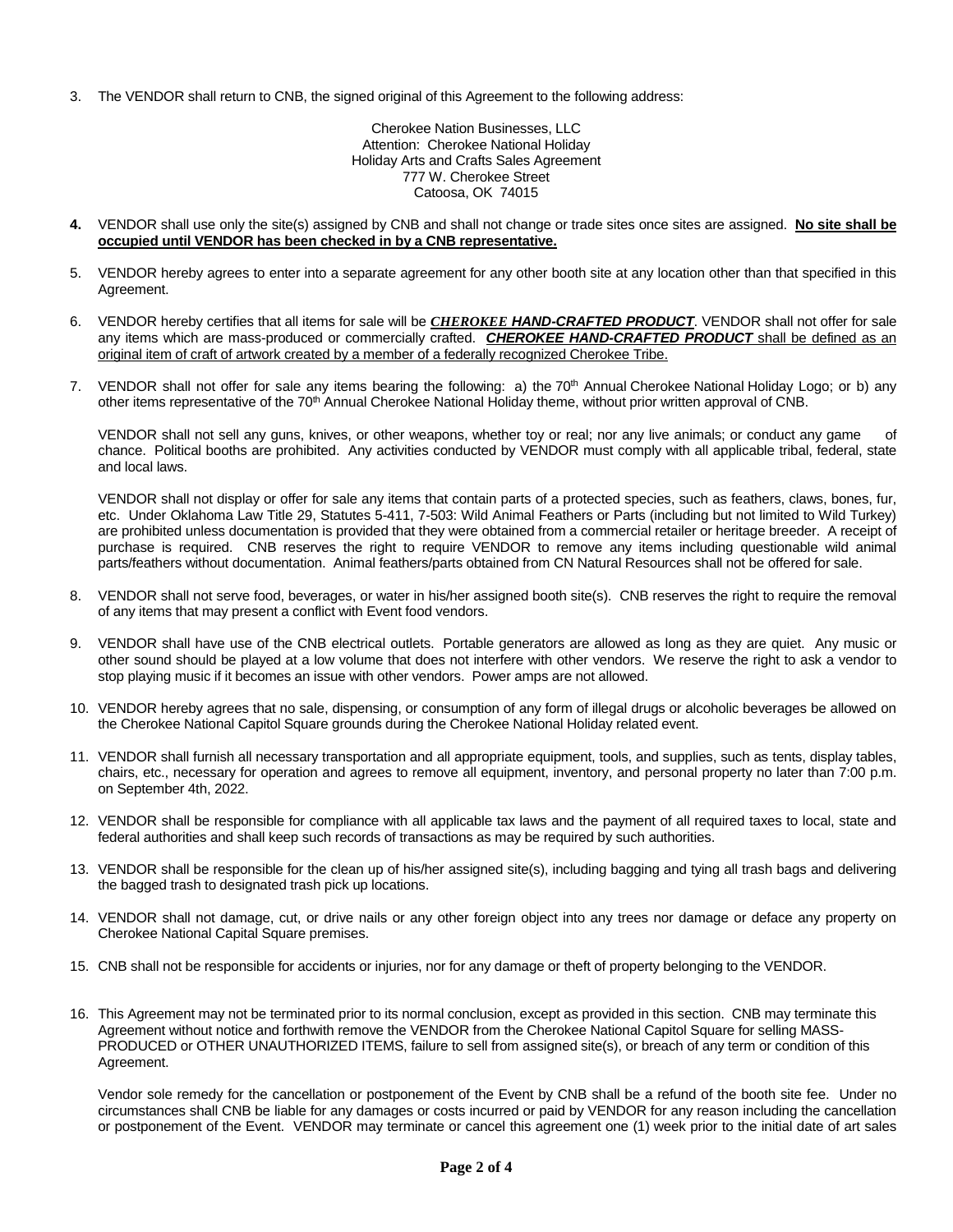as set forth in this Agreement in order to receive a refund; otherwise this agreement may not be terminated or canceled prior to its normal conclusion, without the prior written consent of CNB.

- 17. The parties hereto stipulate and agree that, under this Agreement, VENDOR is not acting as an agent, employee, representative, partner, nor joint venture of CNB, but shall at all times and for all purposes have the status of independent contractor. CNB shall not control the manner or methods by which VENDOR performs Arts and Crafts Sales, except as expressly provided for herein.
- 18. VENDOR assumes the entire responsibility and liability for losses, damages, and claims arising out of injury to VENDOR or any third party or damage to the property of VENDOR or any third party, including but not limited to displays, equipment, items for sale, etc. and agrees to indemnify and hold harmless CNB and its employees, event coordinators, guests, and participants against all claims, losses, damages and expenses arising out of VENDOR'S performance under this Agreement or acts of omission or commission while on premises of the Location during the Event.
- 19. No refund will be issued due to inclement weather.
- 20. Assumption of Risk, Waiver, Indemnification. Although the parties are taking commercially reasonable steps to mitigate potential risks related to communicable illnesses, diseases, and contaminants including, without limitation COVID-19 (collectively, the "Contaminants") VENDOR, for itself and on behalf of its employees, contractors, agents and invitees to the Event (collectively, the VENDOR Parties), fully understands, acknowledges and agrees that: (a) VENDOR and the VENDOR Parties may be exposed to certain communicable illnesses, diseases, contaminants including, without limitation COVID-19 in connection with attending and participating in the Event, which may lead to contraction of illness(es) or becoming a carrier of illness(es); (b) actions undertaken by VENDOR and/or the VENDOR Parties in connection with their performance under this Agreement may contradict guidelines issued by the Center for Disease Control and/or other regulatory and self-regulatory organizations and governmental entities, resulting in exposure to Contaminants and contraction of illness(es); (c) contraction of and/or becoming a carrier of an illness may lead to damage to the health of VENDOR, the VENDOR Parties and/or others, including without limitation, physical and mental health injuries (including death), economic loss or hardship, and/or other lost opportunities (including economic, reputational, or otherwise); (d) VENDOR and the VENDOR Parties is/are fully aware of and hereby accept(s) and assumes, the risk of exposure to the Contaminants in connection with attending and participating in the Event and performing under this Agreement; (e) the foregoing is not an exhaustive list of the risks and dangers VENDOR and the VENDOR Parties may be exposed to as a result of their performance under this Agreement and/or attendance and participation in the Event and VENDOR and the VENDOR Parties voluntarily and freely accept(s) and assume(s) these and all other such risks and dangers (whether known or unknown), and understand(s) and acknowledge(s) that the waivers, releases, and indemnities agreed to herein expressly apply to these risks and dangers (whether known or unknown).

In full knowledge and complete assumption of all of the risks, VENDOR, for itself and on behalf of the VENDOR Parties, and each of their respective related individuals or associated entities (collectively, the "releasing Parties"), hereby irrevocably agrees that the Releasing Parties will not sue or claim against CNB for any injury (including death or disability), illness, damage, loss, or harm to any Releasing Party resulting or arising out of or in any way related to VENDOR's and/or VENDOR Parties' performance under this Agreement and/or attendance or participation in the Event. CNB reserves the right to require VENDOR and/or the VENDOR Parties to complete additional documentation fulfill additional measures (including, without limitation, signed waiver, on-site temperature screenings or testing, use of personal protective equipment, adherence to the guidance and instruction of CNB's Safety Department or the designees of such department) (the Safety Measures") in connection with this release or any illnesses or associated harms, whether known or unknown, at any time. To the extent not caused by CNB's gross negligence or willful misconduct, VENDOR further agrees to defend, indemnify and hold harmless CNB, its officers, employees, agents and contractors from any claims or causes of action brought by any Releasing Party arising out of or in connection with exposure to any Contaminants or contraction of any illnesses or diseases resulting therefrom during VENDOR or VENDOR's Parties performance under this Agreement and/or attendance or participation in the Event.

**\*\*CONTRACT DISCLAIMER: This contract is subject to change. Any guideline changes made after the ARTS AND CRAFT SALES AGREEMENT is received, a notification will be provided to the address provided by VENDOR in this Agreement.\*\***

**Please read and initial each of the following statements:**

- \_\_\_\_\_ **I am a member of a federall**y **recognized Indian tribe.** *A copy of my tribal membership card is enclosed***.**
- \_\_\_\_\_ **I agree to give the CNB permission to provide my contact information to interested parties**.
- **\_\_\_\_\_ I understand that anything sold in my booth is an authentic Cherokee Hand-Crafted Product. I also understand that failure to comply with this provision will be a material breach of this agreement. Any monies paid to CNB prior to breach of this Agreement will not be refunded.**